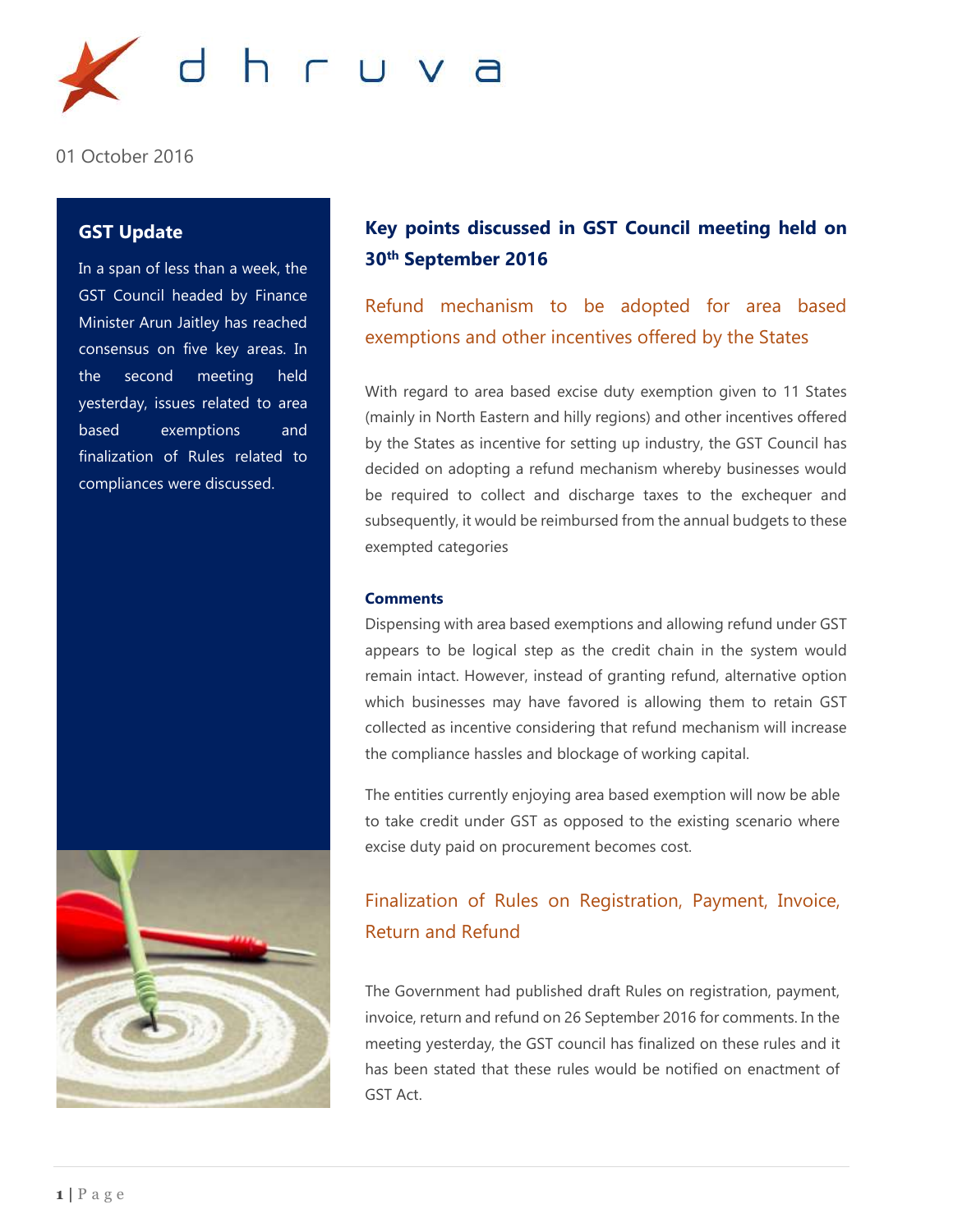

## **Comments**

The proposed Rules were put into public domain for comments only on 26 September with industry being given less than 2 days to give their views. Considering the deadlines on tax audit, last date of IND-AS etc. it is questionable whether any concrete feedback has been provided or taken into consideration.

## Divergent views on exclusive control over service tax assessees

Apart from above, it has been reported that the Centre & the State were in disagreement on the decision taken in the first meeting on exclusive control with the Centre on the assessment of 11 lakh service tax assessees. In this regard, the Finance Minister Arun Jaitley stated that the discussion on the said issue remained inconclusive and therefore it will continue in the next meeting.

Next GST Council meeting to be held on 18 October 2016.